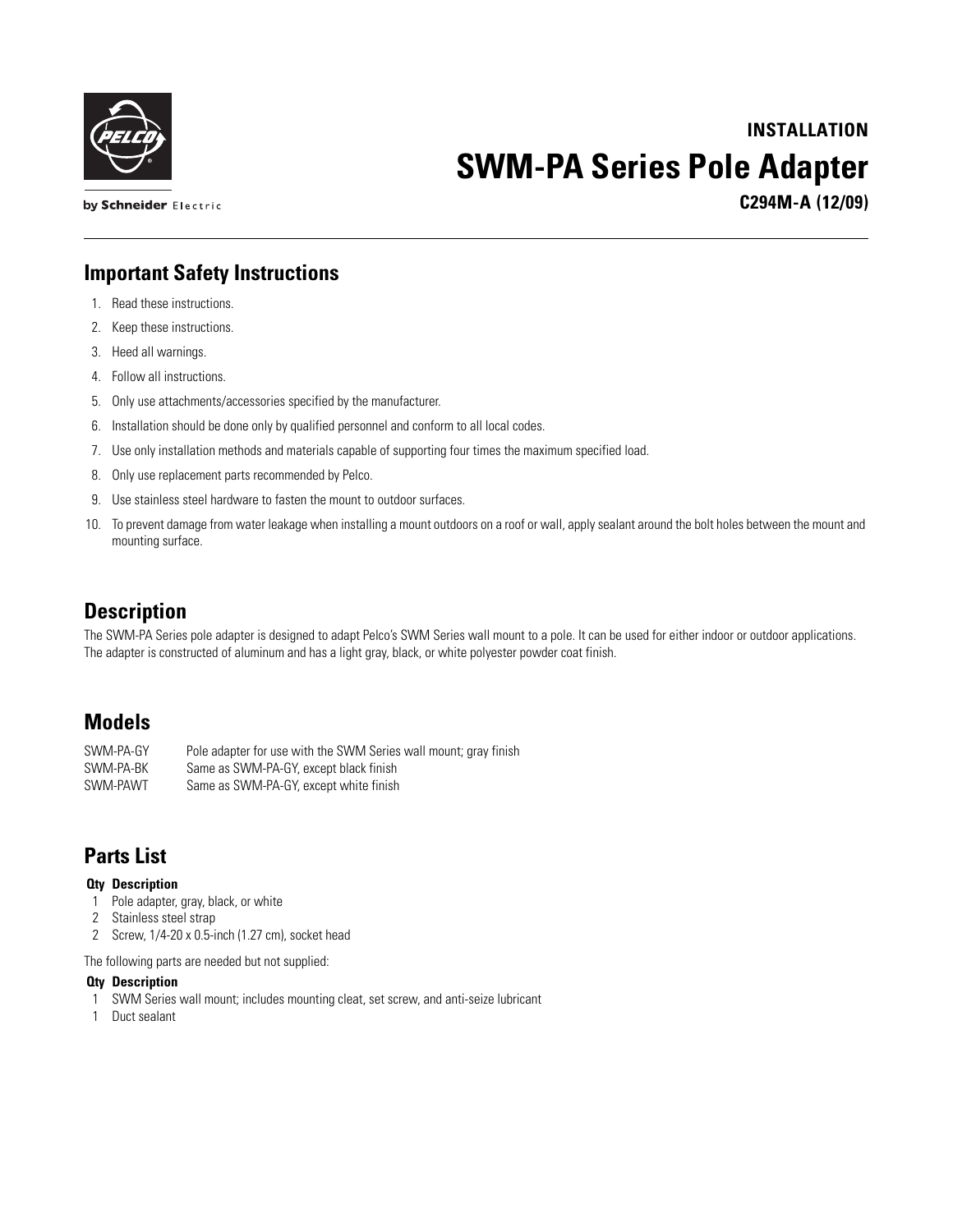## **Installation**

The pole adapter is supplied with two stainless steel straps and two stainless steel screws. The adapter is attached to a pole with the two straps; a mounting cleat (supplied with the SWM Series wall mount) is installed on the adapter with the two stainless steel screws. Once the mounting cleat is firmly in position on the adapter, the SWM Series wall mount is then attached and held in place by a set screw. Both the adapter and mounting cleat have a feedthrough opening for electrical cables, but they do not have a conduit fitting.



**Figure 1.** SWM and SWM-PA Components

<span id="page-1-0"></span>To attach the SWM-PA Series pole adapter and the SWM Series wall mount, perform the following steps (refer to [Figure 1\)](#page-1-0):

- 1. Install the SWM-PA Pole Adapter to the pole:
	- a. Determine the location on the pole where the adapter is to be installed.
	- b. Position the adapter on the pole so the embossed orientation arrow points upward. Pull the electrical cables through the cable hole, and attach the adapter to the pole with two stainless steel straps (supplied).
	- c. After attaching the pole adapter to a pole, apply duct sealant compound (not supplied) to the hole and around the electrical cable. This will prevent moisture from entering the mount and causing condensation, which could damage the equipment. Duct sealant can be purchased at your local electrical supply store.

**NOTE:** Make sure no moisture has condensed inside the mount before installation.

- 2. Install the SWM Series wall mount (not supplied) to the pole adapter:
	- a. Pull the electrical cables through the hole in the mounting cleat (supplied with the SWM Series wall mount).
	- b. Install the cleat securely onto the adapter with two 1/4-20 x 0.5-inch (1.27 cm) socket head screws (supplied):
		- (1) Position the cleat so the elongated mounting hole is below the cable entry hole.
		- (2) Adjust the vertical alignment of the cleat.
		- (3) Tighten the screws.
	- c. Pull the electrical cables through the mount.
	- d. Hook the mount onto the top of the mounting cleat and position the mount flush against the pole adapter. Back out, if necessary, and tighten the set screw in the bottom of the mount only until the mount is snug against the surface of the adapter. *Do not overtighten*.
	- e. Attach the pendant component (dome, back box, or adapter) to the mount:
		- (1) Pull the electrical cables from the mount into the component.
		- (2) Apply anti-seize lubricant (supplied with the SWM Series wall mount) to the component pipe threads.
		- (3) Screw the component onto the mount.
		- (4) Complete the installation. Follow the instructions in the component manual.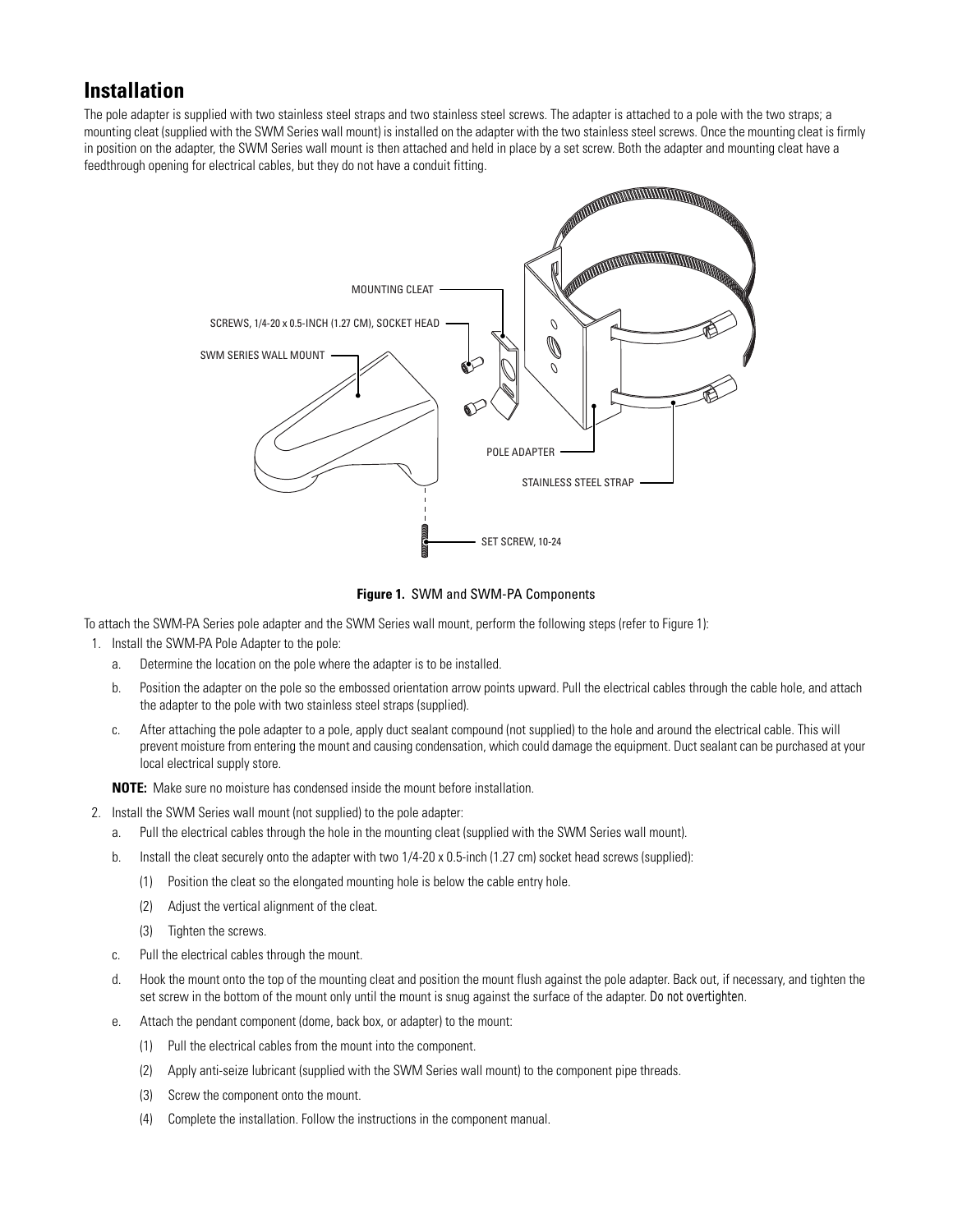### **Specifications MECHANICAL**

| Construction                                 | Aluminum                                                                                                                                                                                                                                                                                                        |  |
|----------------------------------------------|-----------------------------------------------------------------------------------------------------------------------------------------------------------------------------------------------------------------------------------------------------------------------------------------------------------------|--|
| Finish<br>SWM-PA-GY<br>SWM-PA-BK<br>SWM-PAWT | Light gray polyester powder coat<br>Black polyester powder coat<br>White polyester powder coat                                                                                                                                                                                                                  |  |
| Mount Method                                 | Adapter is attached to a pole with two stainless steel straps. Two stainless steel screws (supplied) are used to attach<br>the wall mount cleat (supplied with the SWM Series wall mount) to the adapter. The lower hole in the mounting cleat<br>is elongated, which allows for vertical alignment adjustment. |  |
| Cable Entry                                  | One cable feedthrough hole in the adapter and the mounting cleat                                                                                                                                                                                                                                                |  |
| Maximum Load                                 | 10 lb (4.5 kg)                                                                                                                                                                                                                                                                                                  |  |
| <b>GENERAL</b>                               |                                                                                                                                                                                                                                                                                                                 |  |
| Environment                                  | Indoor/outdoor                                                                                                                                                                                                                                                                                                  |  |
| <b>Dimensions</b>                            | 1.50" D x 3.75" W x 5.00" H<br>$(3.81 \times 9.53 \times 12.70 \text{ cm})$                                                                                                                                                                                                                                     |  |
| Weight                                       | $0.7$ lb $(0.32$ kg)                                                                                                                                                                                                                                                                                            |  |

*(Design and product specifications subject to change without notice.)*



NOTE: VALUES IN PARENTHESES ARE CENTIMETERS; ALL OTHERS ARE INCHES.